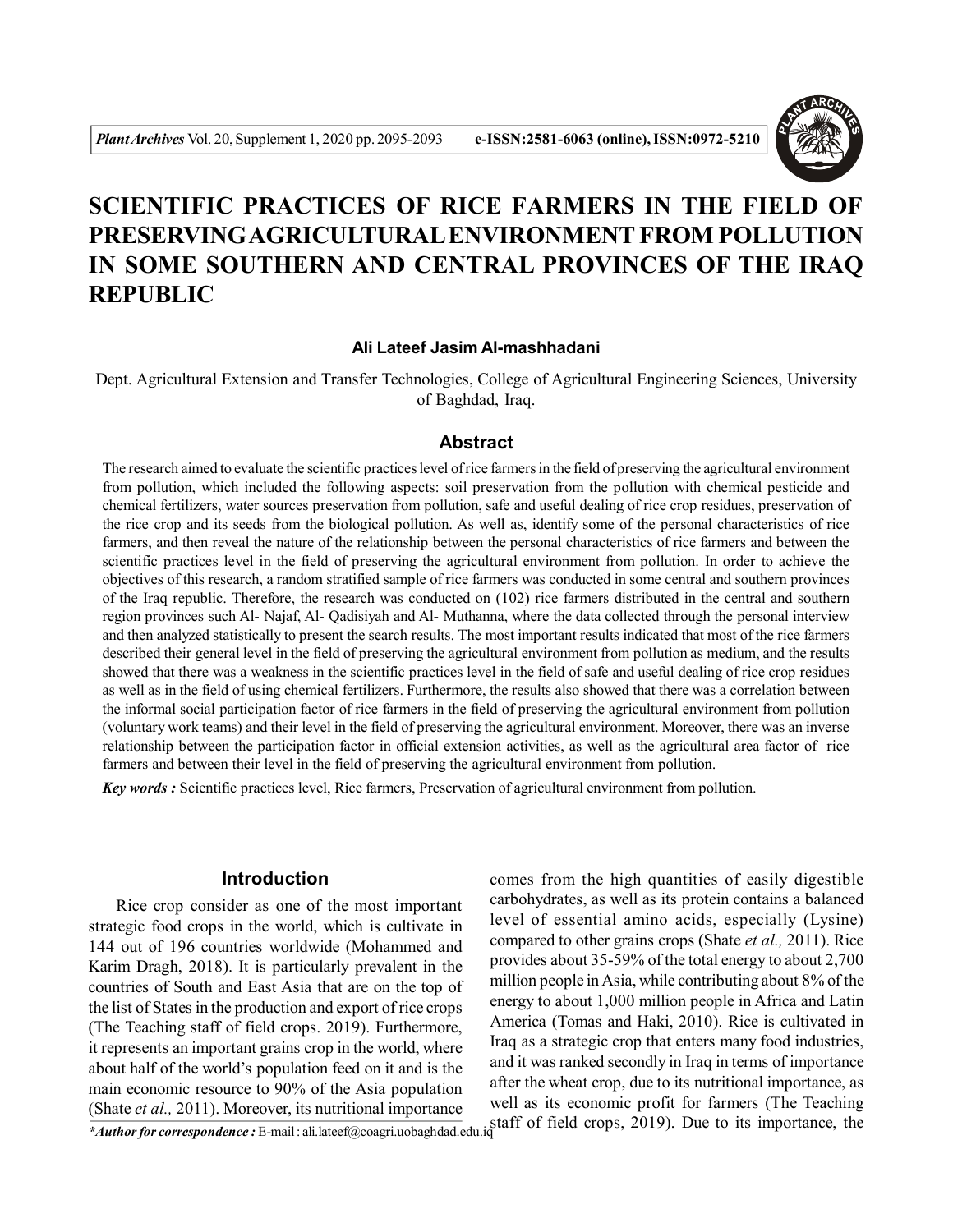annual global demand for rice crop as well as wheat and maize is expected to reach about 3.3 billion tons, which is 800 million tons more than the total harvest of rice, wheat and maize in 2014 that reached a record level (FAO. 2016). Statistics showed a steady increase in cultivated areas and the quantities of rice crops production in previous years in Iraq, where the cultivated area in 2015 was 110,443 dunums, with a productivity of 109,209 tons, while the cultivated area in 2016 was 154,247 dunums, with a productivity of 181,320 tons. Additionally, it increased in 2017 to 222096 dunums and the productivity was 265852 tons of cultivated area, and in 2019 reached to 650,562 dunums and an approximate productivity of 729,280 tons, which was after increasing the water share of the rice producing provinces in Iraq (Ministry of Agriculture. 2018). Despite the steady increase in rice production for the period of 2015-2019, it did not reach self-sufficiency in rice crop, because the annual change rate in rice production could not, at best cope with the change in population growth rate which quantities of 2.56% for the period 2015-2018 (Ministry of Planning. 2018). This necessitates an increase in rice crop production through horizontal expansion of the agricultural area unit. As well as, a vertical expansion represented by increasing productivity in the same cultivated area, in accordance with the agricultural extension recommendations that ensure the highest productivity and quality with ensuring the preservation of the agricultural environment from pollution. Rice cultivation in Iraq is particularly prevalent in the central and southern provinces, where Al- Najaf and Al- Qadisiyah provinces make up most of the rice cultivated area crop at the level of Iraq (Mohammed and Karim Dragh, 2018). Rice cultivation in Iraq extends to more than 7 months, which it needs a lot of crop service operations (Humade and Kazem Ebadi, 2018). For example, rice cultivation in Iraq requires large quantities of phosphate chemical fertilizers at about 25 kg and nitrogen fertilizers 50 kg/ dunum, which are given in batches and at specific times and according to the agricultural extension recommendations to preserve the agricultural environment from pollution. (The General Directorate of Field Crops, 2012). Moreover, the long period of crop growth makes it vulnerable to agricultural pests, including the bush, as the expected crop losses due to the bush may reach 63-85% of the final crop quantity, as well as the deterioration of the remaining crop quality. Therefore, the crop needs to use suitable pesticides in terms of type, quantity and timing, and according to agricultural extension recommendations to control harmful bush and to preserve the agricultural environment from pollution (Shate *et al.,* 2011). Finally, the water requirements of rice crop reach 3006 mm during

the germination period of 215 days with number of irrigations up to 23 irrigation, and the general rate of rice need for water is 6322 m<sup>3</sup>/dunum, which varies slightly from one province to another (Humade and Kazem Ebadi, 2018; FAO. 2004). According to these large quantities of water needs, it is necessary to use water accordance with the agricultural extension recommendations to ensure no waste and wastage, as well as to preserve the agricultural environment from pollution.

#### **Research problem and objectives**

Despite the importance of the rice crop and the increasing demand on it at the level of Iraq and the world, the damage that may result from rice crop cultivate operations cannot be ignored, which may lead in one way or another to the deterioration and pollution of the agricultural environment used in its cultivation and production. As in the case of the excessive use of chemical pesticides to control the weeds and bush that accompany rice cultivation, or when excessive quantities of chemical fertilizers are used or not used according to the recommended extension methods, and when there is a significant waste in the quantities of water used to irrigate the crop. Furthermore, when rice crop residues are burning and not properly benefited and recycled, or in the absence knowledge of appropriate agricultural healthy extension for the rice grains storage and what may result from not applying this from directly biological damages to rice grains or seeds or later when consumed by humans. Thus, the factors mentioned above would increase the environmental pollution of agricultural land used for rice cultivation, as well as to the adjacent agricultural land in the region, if it was not used according to the recommended agricultural extension. Therefore the current research question about the scientific practices level of rice farmers in the field of preserving the agricultural environment from pollution in some southern and central provinces of the Iraq republic. While the Research Objectives Based on the above, the research objectives are defined as follows:**-** Evaluating the scientific practices level of rice farmers in the field of preserving the agricultural environment from pollution, which includes the following aspects: soil preservation from pollution with chemical pesticide, soil preservation from pollution with chemical fertilizer, water sources preservation from pollution, safe and useful dealing of rice crop residues, preservation of the rice crop and its seeds from the biological pollution. Identify some personal characteristics of rice farmers (age, educational level, family size, agricultural area size, informal social participation in the field of preserving the environment, participation in official agricultural extension activities in the field of preserving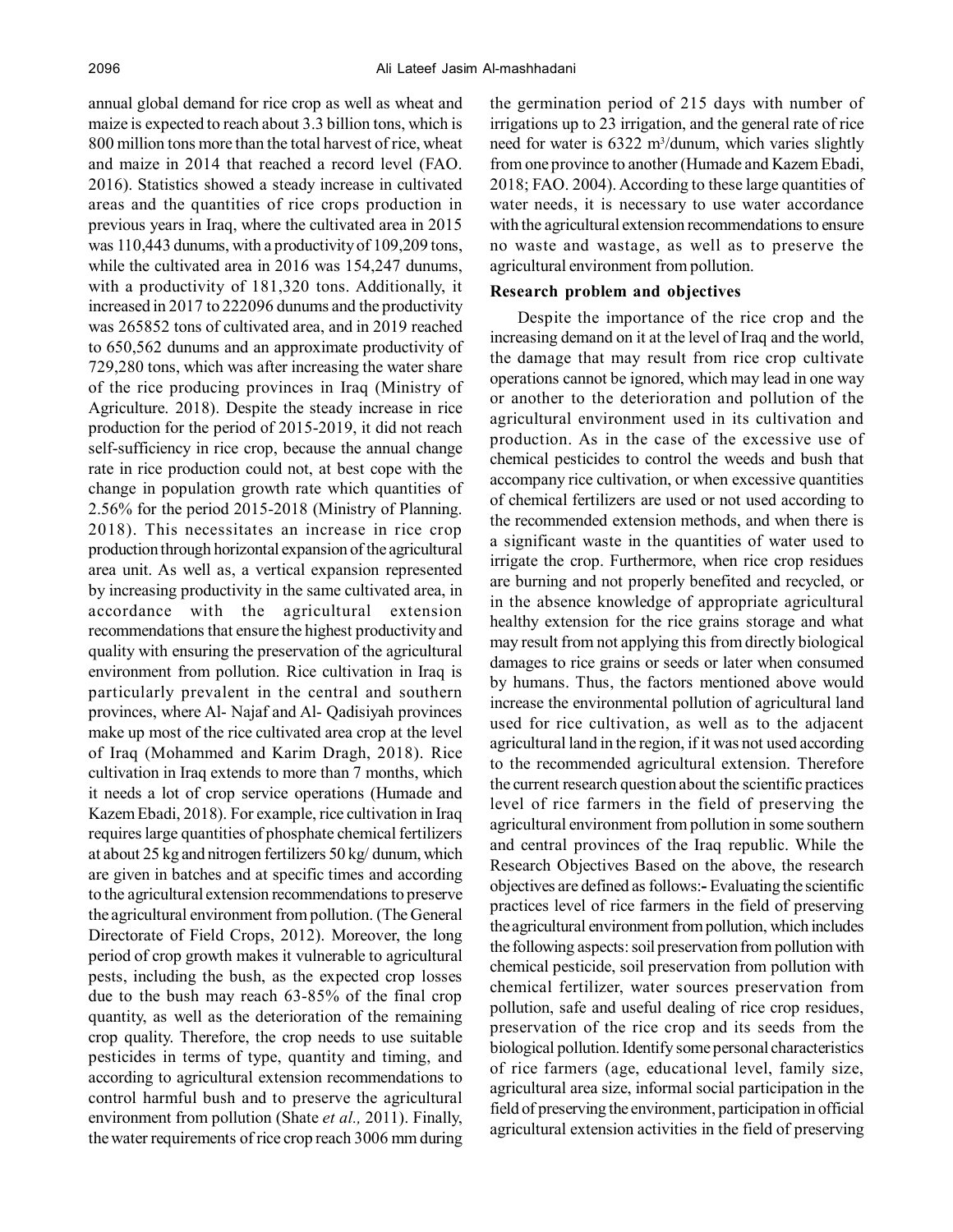the environment). Determine the relationship between the scientific practices level of rice farmers in the field of preserving the agricultural environment from pollution and between the personal characteristics mentioned in the second objective.

#### **Materials and Methods**

#### **Research Methodology**

The main objective of this research was to evaluate the scientific practices level of rice farmers in the field of preserving the agricultural environment from pollution. Therefore, the appropriate approach to such research is the descriptive approach using the method of surveys, where this approach describes what is in the field, and interprets it by collecting data and evidence that represents the reality of the situation, in order to compare it with the specified criteria according to the research objectives. Then, be able to reach the conclusions about the research objectives, that assist the decision-making authority in the Ministry of Agriculture and the Extension and Agriculture Cooperation Department, as well as ministries and other relevant, departments or institutions in the Iraq Republic. (Colin and Neville 2007; Olayan, Ribhi Mustafa. 2001)

#### **Research community and its sample**

The research community included the southern provinces specialized of rice cultivation in 2017 which they: (Al- Qadisiyah, Al- Muthanna, Dhi Qar and Maysan) as well as, the central provinces specialized of rice cultivation in 2017 (Diyala, Al- Najaf, Babylon) (Ministry of Agriculture. 2018; Ministry of Planning. 2012), where Table 1 shows the harvested area and production rate in dunums of the rice crop for 2017.

**Table 1:** Harvested area and production rate in dunum of rice crop for 2017.

| <b>Province</b> | Harvested area/ | <b>Production rate</b> | <b>Production</b> |
|-----------------|-----------------|------------------------|-------------------|
|                 | dunum           | kg/ dunum              | /ton              |
| Diyala          | 7751            | 714.4                  | 5537              |
| Babylon         | 4122            | 1245                   | 5132              |
| Al-Najaf        | 127649          | 1127.8                 | 143965            |
| Al- Qadisiyah   | 70439           | 1512.8                 | 106562            |
| Al- Muthanna    | 3363            | 542.7                  | 1825              |
| Dhi Qar         | 2670            | 787.3                  | 2102              |
| Maysan          | 1139            | 640                    | 729               |
| Total           | 217133          | 1224.4                 | 265852            |

A stratified sample was taken from the southern region provinces by 50%, thus, the sample included both Al- Muthanna and Al- Qadisiyah province. In addition, a stratified sample was taken from the provinces of the central region and by 33.33%, thus, the sample included Al- Najaf province. Finally, research community also included all rice farmers in the southern and central provinces with an approximate number of 8526 farmers, where a random stratified sample of rice farmers was taken in the central and southern governorates by 1.2%, thus, the research sample of rice farmers was 102.

## **Research Tool**

In order to build a test to achieve the research objectives, a questionnaire was prepared as a means of obtaining the information from rice farmers through personal interview, where the questionnaire was presented to a group of experts in agricultural extension and field crops. Furthermore, the face validity and content validity were then measured and conduct its initial test. Accordingly, six main research aspects were identified in order to measure the first objective of evaluating the scientific practices level of rice farmers in the field of preserving the agricultural environment from pollution, and they are as follows:

# **First aspect:Evaluation of the general level of rice farmers in the field of preserving the agricultural environment from pollution**

This aspect was tested by (120) questions, and these questions represent a set of criteria by which the scientific practices level of rice farmers in the field of preserving the agricultural environment from pollution was evaluated. Provisions were then issued to serve the decision-making authorities; thus, the degree of this aspect was ranged between (0-120) degrees, and included of all the questions contained in the next five aspects.

#### **Second aspect: Soil preservation from pollution with chemical pesticide**

This aspect was tested by (39) questions, and thus its degree ranged between (0 - 39) degrees, and it was divided into a group of questions including: bush infection and types, procedures to reduce the bush effect and to reduce using chemical pesticides. As well as, the using chemical pesticides, type, quantity, time, number of addition times, soil condition, wind speed, watering after the addition of pesticide, mixing the pesticide with another pesticide and the field condition after using the pesticide.

## **Third aspect: Soil preservation from pollution with chemical fertilizers**

This aspect was tested by (27) questions, and thus its degree ranged between (0-27) degrees, and it was divided into a group of questions including: perform chemical analysis of soil before adding fertilizer, using fertilizers before planting rice seeds. As well as, the using fertilizers after planting seeds, types, quantity, time and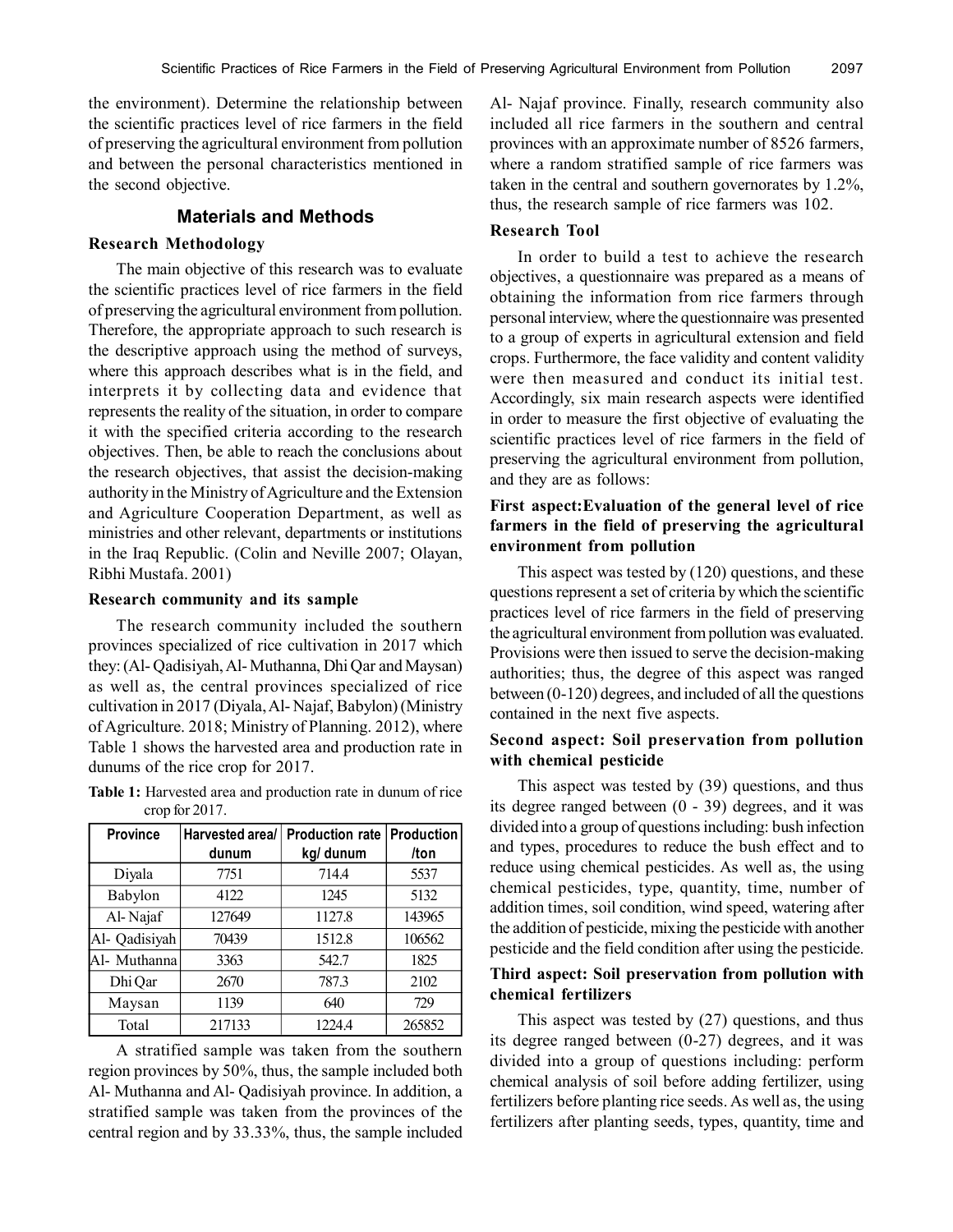date of addition, number of times of addition and the performing of the drainage process after fertilization.

## **Fourth aspect: water sources preservation from pollution**

This aspect was tested by (24) questions, and thus its degree ranged between (0-24) degrees, and it was divided into a group of questions including: the method used in the rice crop cultivation, crop service operations, soil type and the handling of the drainage water. As well as, the separation of green algae in the water of drainage and irrigation, the presence of unpleasant odors or stink in the water of drainage and watering, number of watering times, quantities of watering during different growth stages. Finally, the watering depth, cutting period of the watering before harvest, method of watering with water such as rain water, wells water or brook water, extent of rainwater collecting and benefiting from.

# **Fifth aspect: safe and useful dealing of rice crop residues**

This aspect was tested by (12) questions, and thus its degree ranged between (0-12) degrees, and it was divided into a group of questions including burning residues, using it as a direct feed for animals, using it in production of silage and the production of mushrooms. As well as, it using in the production of vegetables, production of biogas and compost, using it in production of concentrated feed by mixing it with molasses which are the remnants of dates molasses industry. Finally, using it in production of sawdust or artificial wood and in the reinforcing of the reinforced concrete.

## **Sixth aspect: Preservation of the rice crop and its seeds from the biological pollution**

This aspect was tested by (18) questions, thus its degree ranged between (0-18) degrees, and it was divided into a group of questions including, the sources of obtaining seeds, the maturity signs of the rice crop, the followed method of harvesting, cleaning the harvesting machines. As well as, the survival period of crop in the field after harvest methods of collecting the crop in the field after harvesting, methods of protecting the crop from rain and birds, crop storage methods, storage temperature, the appearance of insects and ways of dealing with them, storage time period for rice grains. Additionally, some personal characteristics of rice farmers (age, educational level, family size, agricultural area size, informal social participation in the field of preserving the environment, participation in official agricultural extension activities in the field of preserving the environment) were measured by asking some direct or specific questions with certain options. The Data were collected using a questionnaire that distributed to the sample of rice farmers among the provinces of the research sample, during the period from 1/8/2017 to 25/5/2018. It is observed that the length of the time period for data collection process was long, because of the quest for accurate information from rice growers using the personal interview.

## **Statistical treatments**

The statistical methods were used to achieve the research objectives, namely, arithmetic means, standard deviation, categories, numbers, percentages, Pearson Karl correlation, Spearman's Rho correlation, T.TEST equation, as well as weighted mean.

## **Results and discussion**

**1.** Evaluation of the scientific practices level of rice farmers in the field of preserving the agricultural environment from pollution, which includes the following:

Evaluate the general level of scientific practices of rice farmers in the field of preserving the agricultural environment from pollution:

The research results showed that have been described the level of most farmers in the field of preserving the agricultural environment from pollution as a medium level as shown in (Table 2). This may be due to the existence of some wrong agricultural practices carried out by farmers, as well as their failure to follow the proper agricultural extension recommendations in the field of fertilization, safe dealing with rice crop residues, as well as the preservation of water sources from pollution, biological pollution as shown by the research results.

**2.** Level of soil preservation from pollution with chemical pesticide:

The research results showed that have been described the level of most farmers in this field as medium to high level by (20.45) and (31.85) degrees respectively, as shown in (Table 3). This may be due to the commitment of farmers by a good proportion to agricultural extension recommendations for the safe use of agricultural pesticides, where the farmer seeks to use pesticides in a limited way to obtain a high-quality product and at the same time seeking to reduce the production costs for pesticides due to their high domestic prices.

The results showed that three quarters of the farmers have been described their level in this field as low level by (7.39) degrees, while the level of about one quarter of the farmers was described as medium level by (11.78) degrees as shown in (Table 4). This was due to the lack commitment of farmers to the fertilizer quantities recommended by agricultural extension agents, as well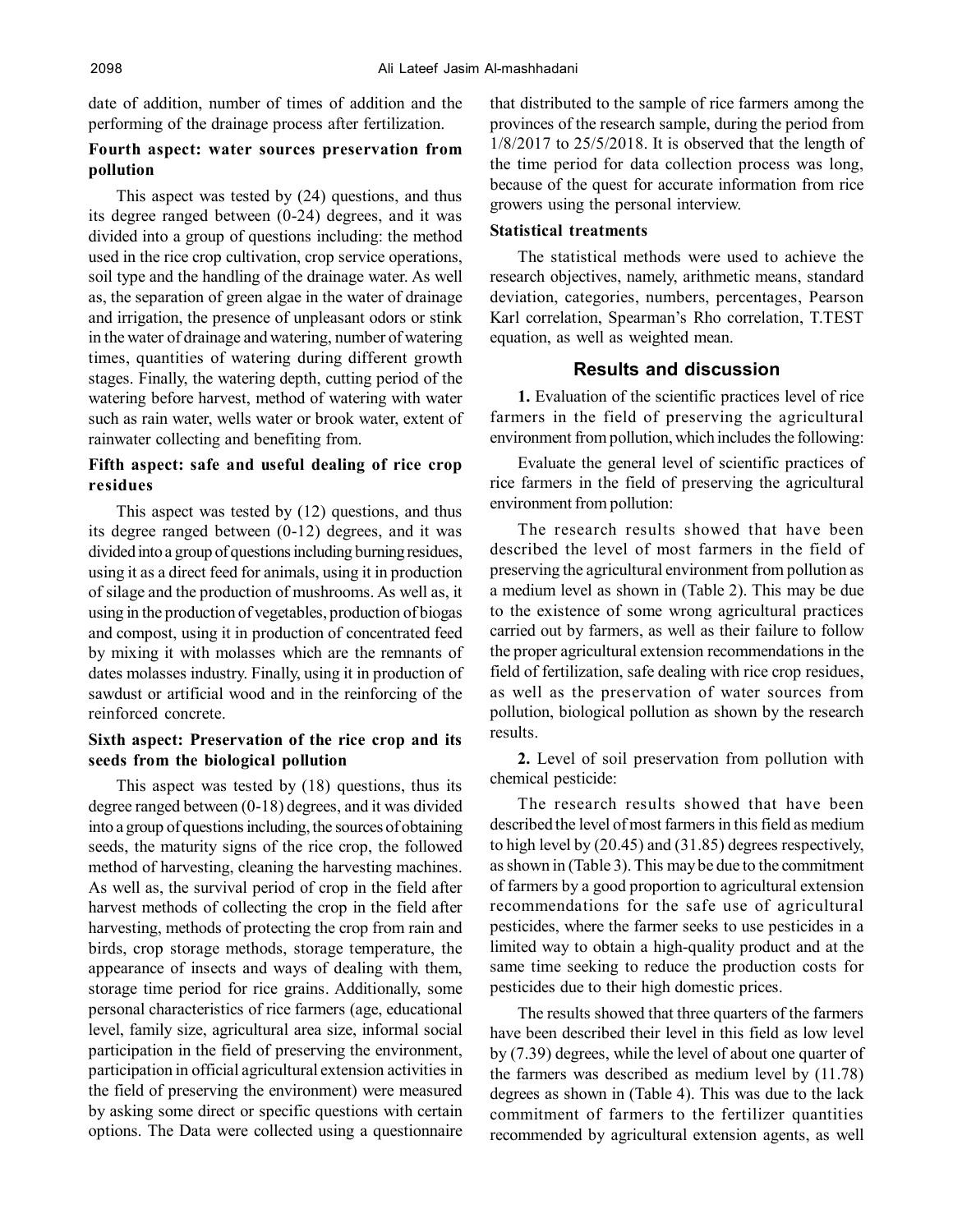**Table 2:** Distribution of rice farmers according to the general level to preserve the agricultural environment from pollution.

| Seq.           | General level to<br>preserve the<br>agricultural<br>environment<br>from pollution | <b>Categories</b> | <b>Number</b> | %     | Average | <b>Standard</b><br>deviation |
|----------------|-----------------------------------------------------------------------------------|-------------------|---------------|-------|---------|------------------------------|
|                | Low level                                                                         | $1-40$            |               | 6.86  | 37.43   | 3.207                        |
| $\overline{2}$ | Medium level                                                                      | 41-80             | 93            | 91.17 | 55.20   | 9.524                        |
| 3              | high level                                                                        | 81-120            | 2             | 1.96  | 82.50   | 2.121                        |
|                | Total                                                                             |                   | 102           | 100%  | 54.52   | 10.930                       |

**Table 3:** Distribution of rice farmers according to the level of soil preservation from pollution with chemical pesticides.

| Seq. | Soil Preservation Categories<br>from pollution<br>with chemical<br>pesticides |         | <b>Number</b> | %     | Average | <b>Standard</b><br>deviation |
|------|-------------------------------------------------------------------------------|---------|---------------|-------|---------|------------------------------|
|      | Low level                                                                     | $1-13$  |               | 3.92  | 10.50   | 3.317                        |
| 2    | Medium level                                                                  | $14-26$ | 58            | 56.86 | 20.45   | 2.590                        |
| 3    | high level                                                                    | 27-39   | 40            | 39.21 | 31.85   | 3.199                        |
|      | Total                                                                         |         | 102           | 100%  | 24.53   | 6.830                        |

**Table 4:** Distribution of rice farmers according to the level of soil conservation from pollution with chemical fertilizer.

| Seq.           | Soil Preservation Categories<br>from pollution<br>with chemical<br>fertilizer |         | <b>Number</b> | %    | Average | <b>Standard</b><br>deviation |
|----------------|-------------------------------------------------------------------------------|---------|---------------|------|---------|------------------------------|
|                | Low level                                                                     | $1-9$   | 76            | 74.5 | 7.39    | 1.488                        |
| $\overline{2}$ | Medium level                                                                  | $10-18$ | 23            | 22.5 | 11.78   | 2.373                        |
| 3              | high level                                                                    | 19-27   | 3             | 2.94 | 22.33   | 1.528                        |
|                | Total                                                                         |         | 102           | 100% | 8.82    | 3.445                        |

**Table 5:** Distribution of rice farmers according to the preservation level of water sources from pollution.

| Seq. | <b>Preservation</b><br>of water<br>sources from<br>pollution | <b>Categories</b> | <b>Number</b> | %    | Average | <b>Standard</b><br>deviation |
|------|--------------------------------------------------------------|-------------------|---------------|------|---------|------------------------------|
|      | Low level                                                    | $1-8$             | 28            | 27.4 | 6.43    | 1.643                        |
| 2    | Medium level                                                 | $9-16$            | 73            | 71.5 | 10.18   | 1.206                        |
| 3    | high level                                                   | 17-24             |               | 0.98 | 17.00   |                              |
|      | Total                                                        |                   | 102           | 100% | 9.22    | 2.276                        |

as to their non-compliance with the timing and dates of the addition, and not doing the chemical analysis of soil to determine the real need for rice crop of chemical fertilizers. It has been observed that some farmers are adding large quantities of chemical fertilizers to rice crops, believing that this addition contributes to increasing the quantity of production. But the fact that such action is a major cause of the agricultural environment pollution,

increased soil salinity, and reduced ricegrain productivity.

## **Preservation of water sources from pollution**

The research results showed that nearly three quarters of the farmers have been described their level in this field as a medium level by (10.18) degrees, while the level of nearly a quarter of the farmers was described as low level by (6.43) as shown in Table 5. This is due to farmers' profligacy in using watering and their limited commitment to the extension recommendations of rice crop irrigation, such as the watering depth, the periods and dates of the irrigation and the actual need for rice crop from water. As well as, the failure of rice farmers to collect rain water and dig artesian wells to benefit from it in watering the rice crop, which resulted in a low level of water in irrigation canals, and the spread of green algae and unpleasant odors in some region, which are major indicators of water pollution.

## **Safe and useful dealing of rice crop residues**

The research results showed that most of the farmers have been described their level in this field as a low level by (2.27) degrees, while the level of some farmers was described as medium level by (5.06) as shown in Table 6. This was due to the lack commitment of farmers to the agricultural extension recommendations in this field, these include the burning of rice crop residues by farmers, and limited use of rice crop residue as animal feed, or in the production of

organic fertilizer or natural gas (biogas) or in some wood industries. Furthermore, It has been observed that most farmers are planting wheat crop seeds in agricultural land planted with rice, before harvesting rice crop (due to the overlap between the date of planting wheat seeds and the date of harvesting the rice crop, which is known as the cascade system). This procedure was carried out without the disposal of rice crop residues, which leads to agricultural land stress, and all these wrong practices are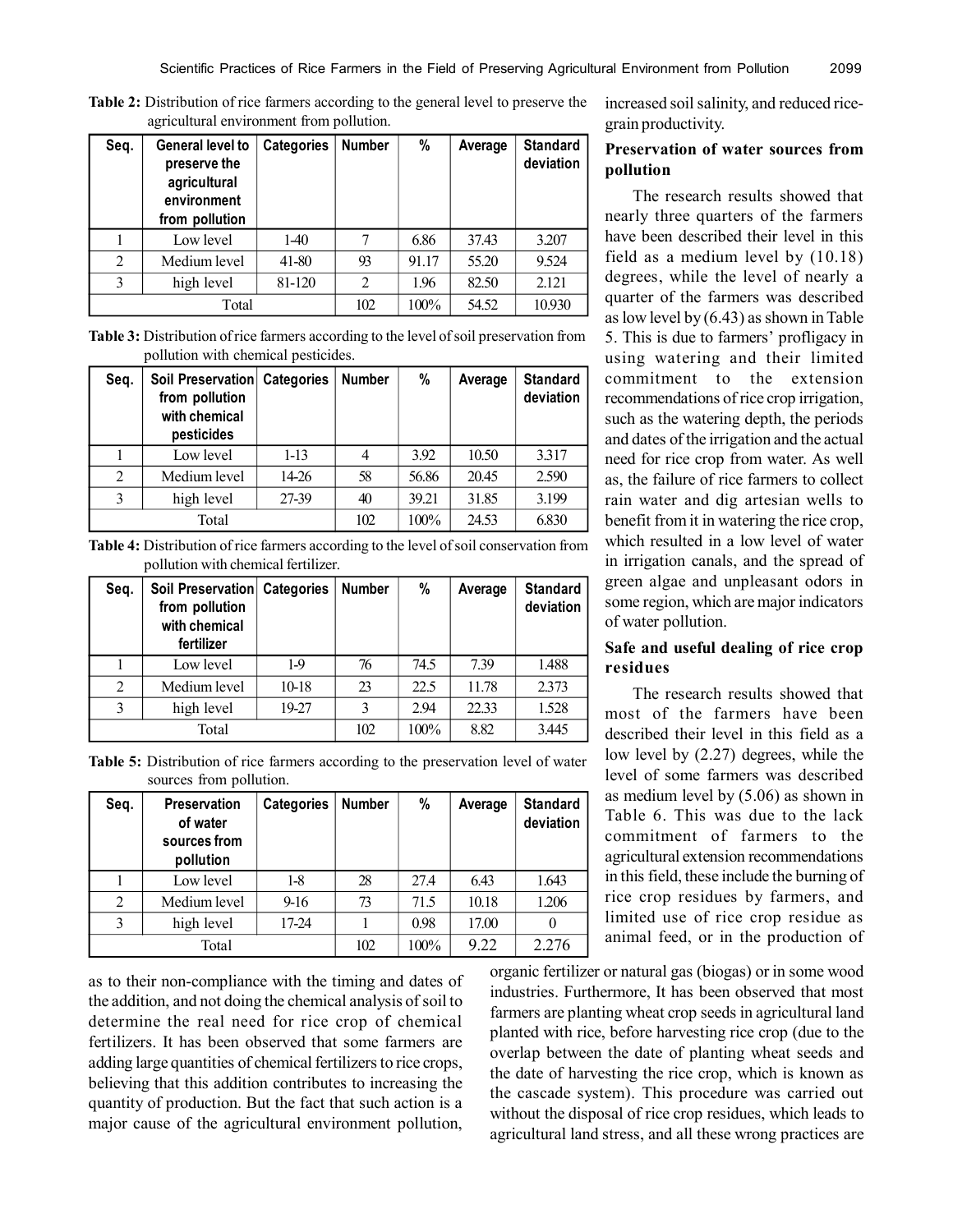Table 6: Distribution of rice farmers according to the level of safe and useful dealing of some agricultural extension of rice crop residues.

| Seg.           | Safe and useful   Categories<br>dealing of rice<br>crop residues |       | <b>Number</b> | %     | Average | <b>Standard</b><br>deviation |
|----------------|------------------------------------------------------------------|-------|---------------|-------|---------|------------------------------|
|                | Low level                                                        | $1-4$ | 83            | 81.37 | 2.27    | 0.951                        |
| $\overline{2}$ | Medium level                                                     | 5-8   | 18            | 17.64 | 5.06    | 0.236                        |
| $\mathbf{3}$   | high level                                                       | 9-12  |               | 0.98  | 11.00   |                              |
|                | Total                                                            |       | 102           | 100%  | 2.84    | 1.597                        |

**Table 7:** Distribution of rice farmers according to the level of preservation the rice crop and its seeds from biological pollution.

| Seq. | Preservation of<br>the rice crop and<br>its seeds from<br>biological pollution | <b>Categories</b> | <b>Number</b> | %     | Average | <b>Standard</b><br>deviation |
|------|--------------------------------------------------------------------------------|-------------------|---------------|-------|---------|------------------------------|
| 4    | Low level                                                                      | 1-6               | 12            | 11.76 | 4.58    | 1.564                        |
| 5    | Medium level                                                                   | $7-12$            | 84            | 82.35 | 9.44    | 1.467                        |
| 6    | high level                                                                     | $13-18$           |               | 5.88  | 13.50   | 0.548                        |
|      | Total                                                                          |                   | 102           | 100%  | 9.11    | 2.392                        |

**Table 8:** Distribution of rice farmers according to the age and its relation with the general rate to preserve the agricultural environment from pollution.

| Seq. | Categories   Number |     | %     | Average | <b>Standard</b><br>deviation |
|------|---------------------|-----|-------|---------|------------------------------|
|      | 25-39               | 21  | 20.58 | 56.52   | 12.730                       |
| 2    | 40-54               | 53  | 51.96 | 55.21   | 10.966                       |
|      | 55-69               | 28  | 27.45 | 51.71   | 9.112                        |
|      | Total               | 102 | 100%  | 54.52   | 10.930                       |

\* the general rate to preserve the agricultural environment from pollution.

**Table 9:** Distribution of rice farmers according to the educational level and its relation with the general rate to preserve the agricultural environment from pollution.

| Seq. | <b>Educational Number</b> |     | %    | Average | <b>Standard</b> |
|------|---------------------------|-----|------|---------|-----------------|
|      | level                     |     |      |         | deviation       |
|      | Primary                   | 46  | 45.1 | 53.43   | 10.275          |
| 2    | Preparatory               | 45  | 44.1 | 54.40   | 11.825          |
| 3    | College                   | 11  | 10.8 | 59.55   | 9.103           |
|      | Total                     | 102 | 100% | 54.52   | 10.930          |

\* The general rate to preserve the agricultural environment from pollution.

one of the main indicators that cause pollution of the agricultural environment.

# **Preservation of rice crop and its seeds from biological pollution**

The research results showed that most of the farmers have been described their level in this field as medium level by (9.44) degrees, while the level of some farmers was described as low level by (4.58) as shown in Table 7. This was due to the farmers' proper implementation

recommendations and their failures to implement other recommendations. One of the good agricultural practice for farmers is to know the maturity signs of grain and clean the harvester before each use, and to collect and dry the crop and separating the grain from the spikes and then stored at properly and safe away from birds, insects and moisture. On the other hand, it has been observed that some farmers have the wrong agricultural practices that would expose the rice crop to damage or biological pollution, including buying poor quality rice seeds loaded with bush seeds (which are allocated for agriculture) from local agricultural offices, in addition to bringing low-quality seed varieties from outside the country such as Rasht seeds and mixing them with the seeds

of state approved varieties, which leads to pollution of the seeds of the final crop as well as its poor quality.

2. Identify some personal characteristics of rice farmers and include the following :

Age:

The research results showed that there were a small differences between the farmers ages and the general level of their scientific practices in the field of preserving the agricultural environment from pollution, where the highest level was recorded in the first age category which represents the youth category, as shown in (Table 8).

#### **Educational level**

The research results showed that there were small differences between the educational level of farmers and their levels in the field of preserving the agricultural environment from pollution, where the highest level was recorded at the educational level (college), as shown in (Table 9).

#### **Family size**

The research results showed that there were small differences between the family size of the farmers and their levels in the field of preserving the agricultural environment from pollution, where the highest level was recorded at the small families (the first category), as shown in (Table 10).

#### **Agricultural area size**

The research results in table 11 showed that there were a fundamental differences between the agricultural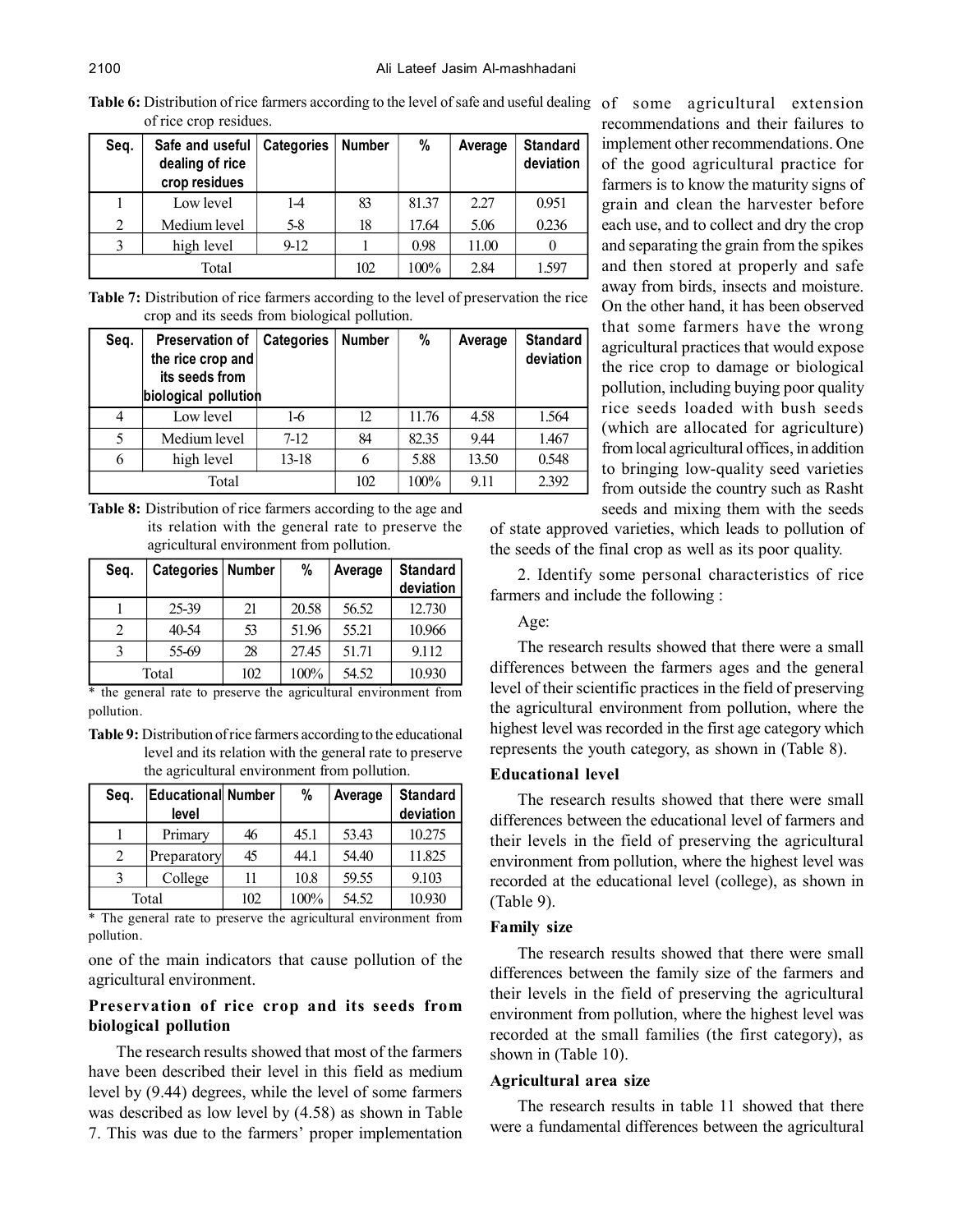area size of the farmers and their levels in the field of preserving the agricultural environment from pollution, as it was observed that whenever the agricultural area increased on the other hand the farmer level in preserving the agricultural environment from pollution was reduce, this is due to the fact that farmers with a large agricultural area use large amounts of fertilizers, pesticides and water, contrary to the extension recommendations given to them. They seek to increase the quantities of rice crop production, albeit at the expense of damage to the agricultural environment, it is observed that these wrong agricultural practices may be intentional by some in order **Table 10:** Distribution of rice farmers according to the family

size and its relationship with the general rate to preserve the agricultural environment from pollution.

| Seg. | Family size Number<br><b>Categories</b> |     | %     | Average | <b>Standard</b><br>deviation |
|------|-----------------------------------------|-----|-------|---------|------------------------------|
|      | 3-6                                     | 29  | 28.43 | 55.79   | 11.512                       |
| 2    | $7-10$                                  | 52  | 50.98 | 54.54   | 10.571                       |
| 3    | 11-14                                   | 21  | 20.58 | 52.71   | 11.270                       |
|      | Total                                   | 102 | 100%  | 54.52   | 10.930                       |

\* The general rate to preserve the agricultural environment from pollution.

**Table 11:** Distribution of rice farmers according to the agricultural area in dunums and its relation with the general rate to preserve the agricultural environment from pollution.

| Seq. | Agricultural Number |     | %     | Average | <b>Standard</b> |
|------|---------------------|-----|-------|---------|-----------------|
|      | area in             |     |       |         | deviation       |
|      | dunums              |     |       |         |                 |
|      | $3-21$              | 80  | 78.43 | 56.36   | 11.189          |
| 2    | 22-40               | 11  | 10.78 | 47.91   | 6.395           |
| 3    | $41 - 60$           | 11  | 10.78 | 42.73   | 7.115           |
|      | Total               | 102 | 100%  | 54.52   | 10.930          |

\* The general rate to preserve the agricultural environment from pollution.

**Table 12:** Distribution of rice farmers according to the Informal social participation and its relation with the general rate to preserve the agricultural environment from pollution.

| Seq. | <b>Social</b> | Number | %     | Average | <b>Standard</b> |
|------|---------------|--------|-------|---------|-----------------|
|      | participation |        |       |         | deviation       |
|      | Do not        | 91     | 89.22 | 53.65   | 10.669          |
|      | participation |        |       |         |                 |
| 2    | Participation | 11     | 10.78 | 61.73   | 10.864          |
|      | Total         | 102    | 100%  | 54.52   | 10.930          |

\* The general rate to preserve the agricultural environment from pollution.

to achieve high financial profits, and it may be unintended by others because of ignorance of the environmental damage resulting from that.

**Informal social participation in the field of**

#### **preserving the agricultural environment**

The research results in table 12 showed that there were a fundamental differences between the informal social participation in the field of preserving the environment by farmers and between their levels in the field of preserving the agricultural environment from pollution, it is observed that the social participation has contributed to increasing the farmer level in preserving the agricultural environment from pollution. This is because these social activities are developing farmers' knowledge and correcting the wrong ones as well as conducting field practical practices in the field of preserving the agricultural environment from pollution. These volunteer social activities included cleaning up rivers water from weeds and bushes, and digging artesian wells to rationalize the use of water and determine the damage caused by chemical pesticides on crops and agricultural environment.

# **Participation in agricultural extension activities in the field of preserving the agricultural environment**

The research results in table 13 showed that there were a fundamental differences between the participation in agricultural extension activities in the field of preserving the environment by farmers and between their levels in the field of preserving the agricultural environment from pollution, where observed that farmers participating in agricultural extension activities it was reduced their level in the field of preserving the agricultural environment from pollution. This may be due to the lack of effectiveness and efficiency of most of these activities and its focus on the development of the knowledge aspects of farmers and neglected skills in the field of preserving the **Table 13:** Distribution of rice farmers according to the official

> extension participation and its relation with the general rate to preserve the agricultural environment from pollution.

| Seq.  | <b>Extension</b><br>participation | <b>Number</b> | %     | Average | <b>Standard</b><br>deviation |
|-------|-----------------------------------|---------------|-------|---------|------------------------------|
|       | Non-                              | 35            | 34.31 | 59.54   | 11.136                       |
|       | participation                     |               |       |         |                              |
| 2     | Participation                     | 67            | 65.68 | 51.90   | 9.927                        |
| Total |                                   | 102           | 100%  | 54.52   | 10.930                       |

\* The general rate to preserve the agricultural environment from pollution.

agricultural environment from pollution. These extension activities included field clarification, seminars, field days and training courses.

**3. Determine the relation between the scientific practices level of rice farmers in the field of preserving the agricultural environment from pollution and the personal characteristics mentioned in the second objective**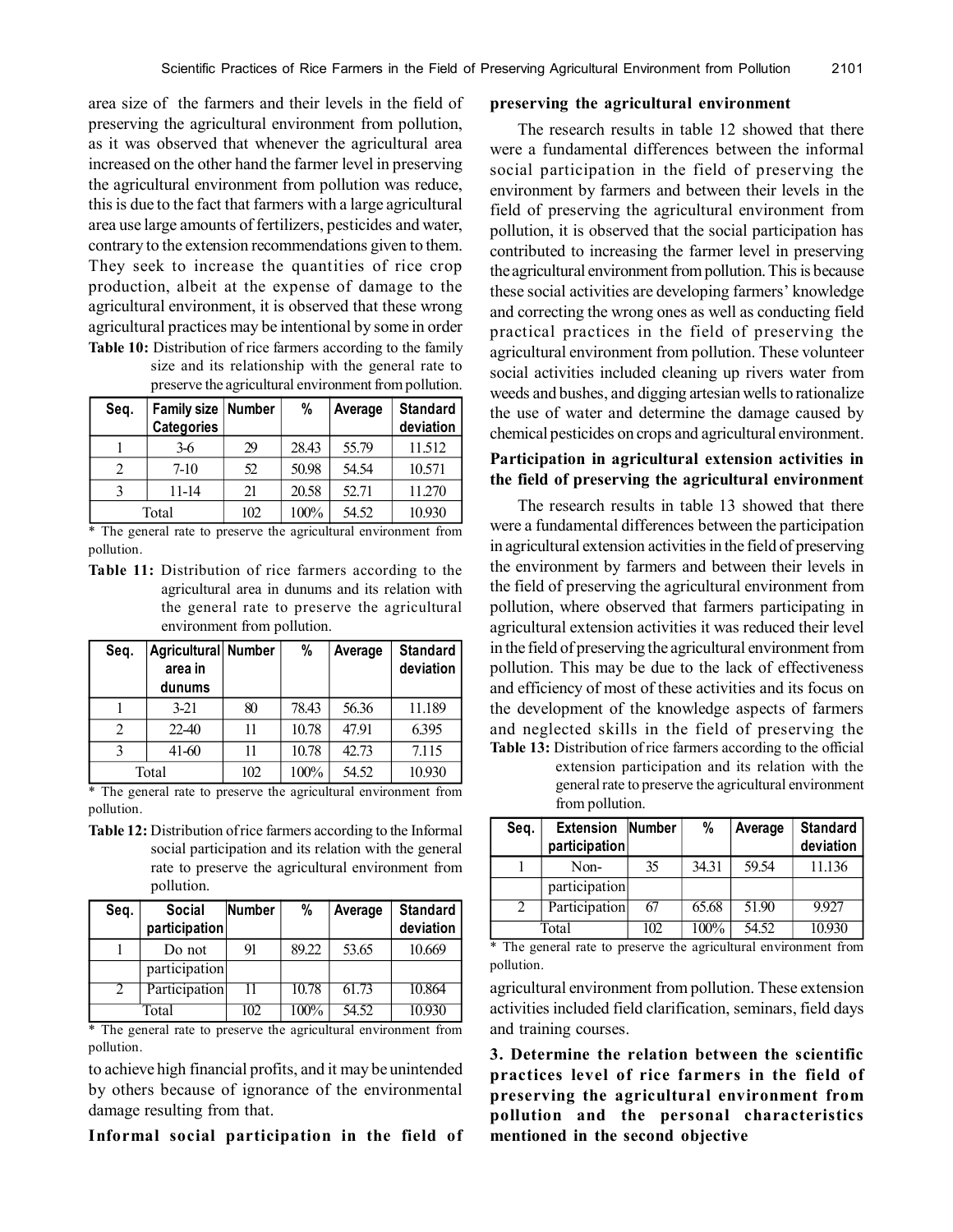The results showed that there was no significant relationship between the level of scientific practices of rice farmers in the field of preserving the agricultural environment from pollution and between age, family size and educational level. And showed that there was an inverse (negative) relationship between the level of scientific practices of rice farmers in the field of preserving the agricultural environment from pollution and between the agricultural area size and the participation in agricultural extension activities, and this result reinforces the findings and conclusions which reached in the previous objectives mentioned above. The results also that there was a positive correlation between the level of scientific practices of rice farmers in the field of preserving the agricultural environment from pollution and between informal social participation in the field of preserving the agricultural environment from pollution. This result, in turn,

**Table 14:** The relation between the total degree of the general level to preserve the agricultural environment from pollution and between the personal characteristics of rice farmers.

| Seq. | <b>Personal characteristics</b>                                        | Correlation<br>coefficient<br>value | (T.TEST) |
|------|------------------------------------------------------------------------|-------------------------------------|----------|
|      | Age                                                                    | $0.180 -$                           | 1.83     |
| 2    | Educational level                                                      | 0.150                               | 1.51     |
| 3    | family size                                                            | $0.097 -$                           | 0.974    |
| 4    | agricultural area size                                                 | $0.326 -$ **                        | 3.44     |
| 5    | Informal social participation<br>in the field of preserving            | $\ast$<br>0.230                     | 2.36     |
| 6    | the environment<br>Participation in agricultural                       | $0.334 -$ **                        | 3.54     |
|      | extension activities in the<br>field of preserving the<br>environment) |                                     |          |

\_ (T. Table) at the significance level 0.05 and 0.01 are 1.98 and 2.63, respectively.\_ \* Significant at the level of 0.05 and \*\* significant at the level of 0.01. Use correlation coefficient (Pearson) with quantitative variables, and correlation coefficient (Spearman's) with qualitative variables.

reinforces the findings and conclusion which reached in the previous objective mentioned above. As shown in Table 14.

# **Conclusions**

- 1. The results of the assessment process showed that most rice farmers have been described their level in the field of preserving the agricultural environment from pollution as medium level.
- 2. There is a commitment by rice farmers with a good proportion to agricultural extension recommendations for safe use of agricultural pesticides, as the level of

most farmers in this field has been described as medium to high.

- 3. Failure of rice farmers to commitment to the quantities, timing and dates of adding fertilizers recommended by the agricultural extension agents as well as of not doing the chemical analysis of soil to determine the real need for rice crop of chemical fertilizers.
- 4. Clear wasteful use of irrigation water and limited commitment to the extension recommendations in this field.
- 5. Weakness in the scientific practices level in the field of safe and useful dealing with the rice crop residues.
- 6. Whenever the agricultural area increased on the other hand the farmer level in preserving the agricultural environment from pollution was reduce, and a significant inverse relation was found between these two factors.
- 7. The informal social participation of rice farmers in the field of preserving the agricultural environment from pollution (voluntary work teams) has contributed to increasing the level of farmer in preserving the agricultural environment from pollution, and a positive correlation was found between these two factors.
- 8. Farmers participating in agricultural extension activities have reduced their level of preserving of the agricultural environment from pollution, and a significant inverse relationship was found between these two factors.

# **Recommendations**

Based on the research results, the following can be recommended:

- 1. Field extension services and agricultural extension agent should develop the knowledge and skills of rice farmers in the field of soil preservation from chemical fertilizer contamination and urge them to follow regular agricultural cycles (planting legume crops before rice planting) to reduce the use of chemical fertilizers, as well as obligate rice farmers to commitment by agricultural extension recommendations and follow them during implementation in the field.
- 2. It is necessary that the field extension services urge and oblige rice farmers to reduce or rationalize the use of water for irrigation, impose fees or fines on who wasteful the water ration allocated to each farmer, and the planting more rice varieties that use small quantities of water and should also provide training to them in the field of rainwater harvesting methods for irrigation.